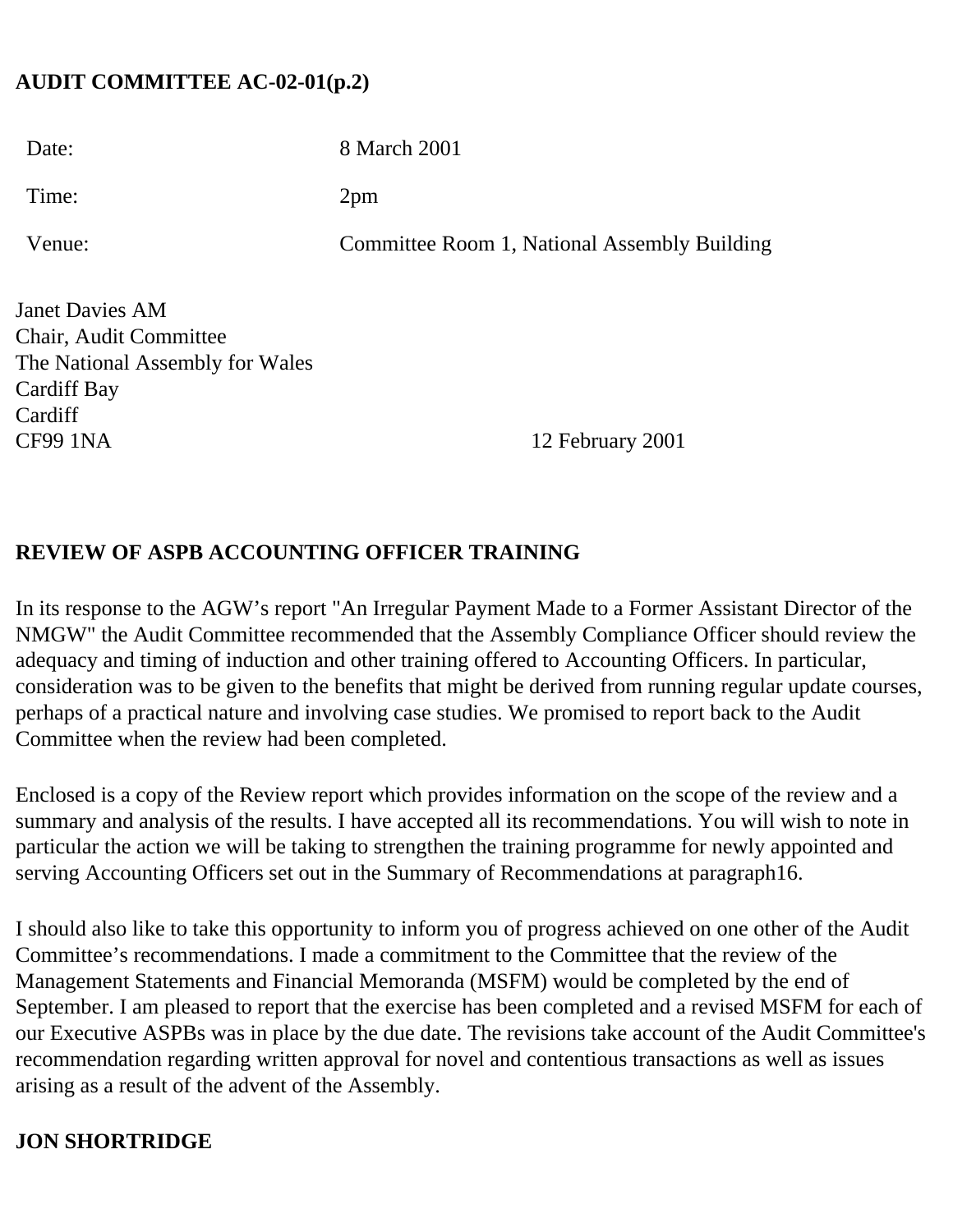#### **REPORT ON THE OUTCOME OF THE REVIEW OF THE ADEQUACY AND TIMING OF INDUCTION AND OTHER TRAINING OFFERED TO THE ACCOUNTING OFFICERS OF ASSEMBLY SPONSORED PUBLIC BODIES**

# **Introduction**

- 1. In its response to the AGW's report "An irregular payment made to a former Assistant Director of the NMGW" the Audit Committee recommended that the Assembly Compliance Officer should review the adequacy and timing of the induction and other training offered to Accounting Officers. It suggested that the review should also consider what benefits might be derived from running regular updates, perhaps of a practical nature and involving case studies.
- 2. In its response the Assembly Cabinet accepted the recommendation stating that the review would consult the Accounting Officers themselves on induction training and would also consider the provision of further training for Accounting Officers already in post. This is a report on the outcome. The report provides information on the scope of the review and a summary and analysis of the responses to a consultation exercise which underpinned it. Paragraph 16 sets out the Assembly Compliance Office's recommendations to strengthen the training programme for new and serving Accounting Officers.

#### *Scope of the Review*

3. The review predominantly took the form of a consultation with the Accounting Officers themselves (which invited their comments in three main areas - induction training; ongoing training needs; and being kept informed) followed by a discussion of the responses at a meeting between the Accounting Officers and the Permanent Secretary; consultation with the Heads of the ASPB Sponsor Divisions and the National Audit Office; and the views of the Principal Finance Officer. It also took into account feedback from recent attendees of the Civil Service College induction course.

#### **Summary of Responses**

- i. **Accounting Officer Consultation**
- 4. **All the Executive ASPBs (13) plus the Local Government Boundary Commission were invited to comment. We had a positive response with only two of the bodies declining to comment. A brief summary of the comments received is set out below:**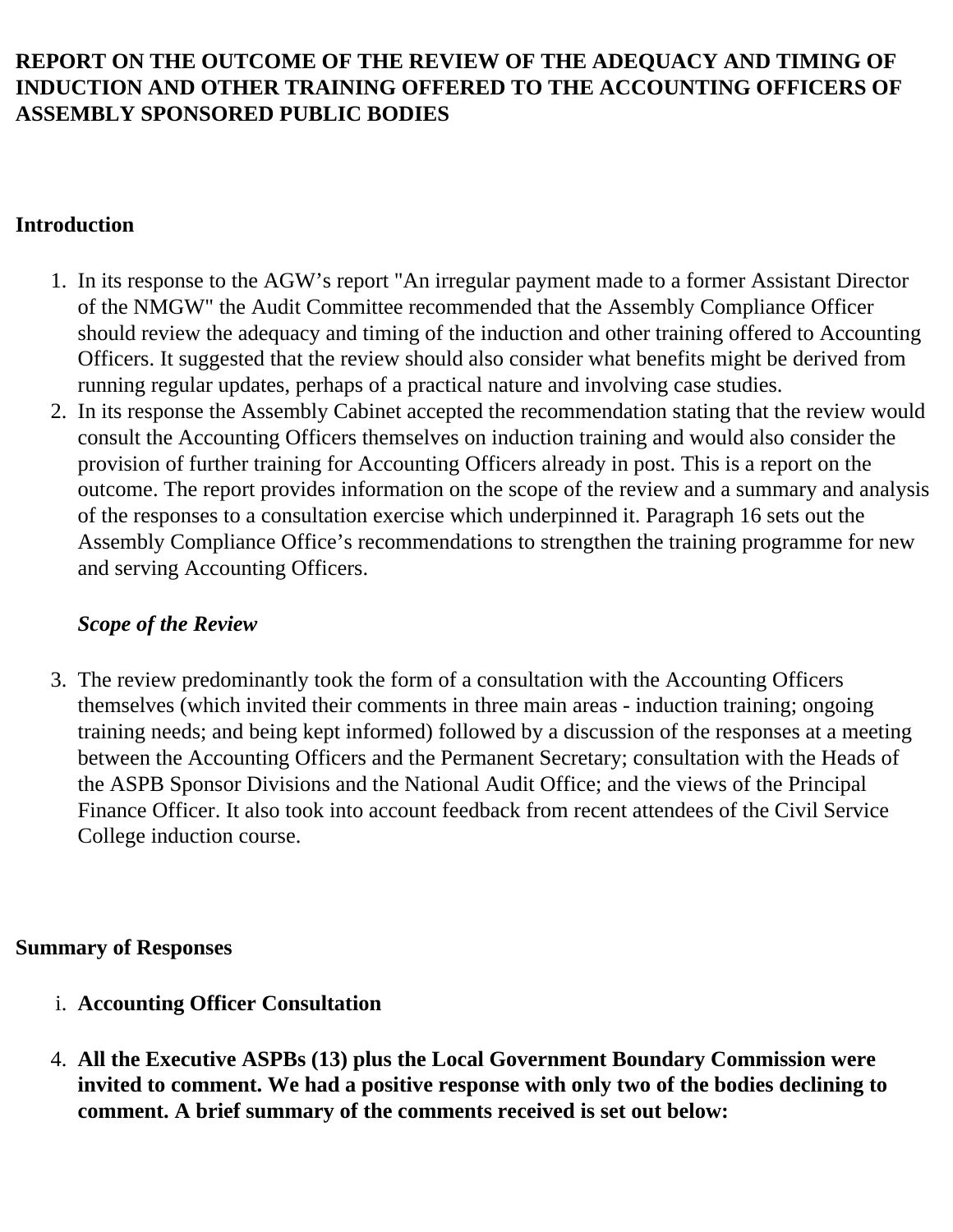# **Induction Training**

- 5. Not all AOs opted to undertake the formal induction training provided by the Civil Service College. All of those who had received formal training attended the Civil Service College run course "An Introduction to Public Accountability for Chief Executives". The time scale within which they received the training varied considerably between three to eleven months after appointment. All considered the course material relevant but a number of additional topics were suggested including: training on the role of the Audit Committee and NAO; guidance on what sort of contact and questions can be expected from Assembly Members and officials; and advice to Chairs and Boards who come from the private sector without experience of public accountability**.**
- 6. A number of the replies suggested that induction and follow-up training should also be offered to Finance Officers and other senior ASPB officers in recognition of their important role in supporting the AO.
- 7. Despite the position on formal training all AOs had taken part in an informal meeting with the Permanent Secretary, accompanied by the Principal Finance Officer, soon after their appointment in which they discussed AO issues and responsibilities.

# **Ongoing Training**

8. Very little follow-up training had been undertaken. Instead AOs commented that the material they received on appointment (the AO Memorandum) and information given by way of regular DAO (Dear Accounting Officer) and CEO (Chief Executive Officer) letters provided very important backup to their induction training. All, however, welcomed the Audit Committee's recommendation regarding regular update courses and all agreed that this should be of a practical nature based on case studies.

# **Being Kept Informed**

9. Most felt that the channels of communication between AOs and the Assembly were satisfactory although some commented that meetings of AOs with the Permanent Secretary and of Finance Officers had become too infrequent. There was unanimous support for regular exchanges of views but opinion was divided as to how frequent they should be (quarterly, bi-annually or annually) and to the format. Suggestions included combining the annual Permanent Secretary/AO meeting with a training session involving all the AOs enabling them to keep up to date with the latest procedures and practices. One suggested the timetable of these sessions would depend on the work of the PAC, the Audit Committee and NAO activity generally. There was also enthusiastic support for an annual meeting of Chief Executives where more broad-ranging issues could be discussed.

# **ii) Feedback on Civil Service College Induction Course**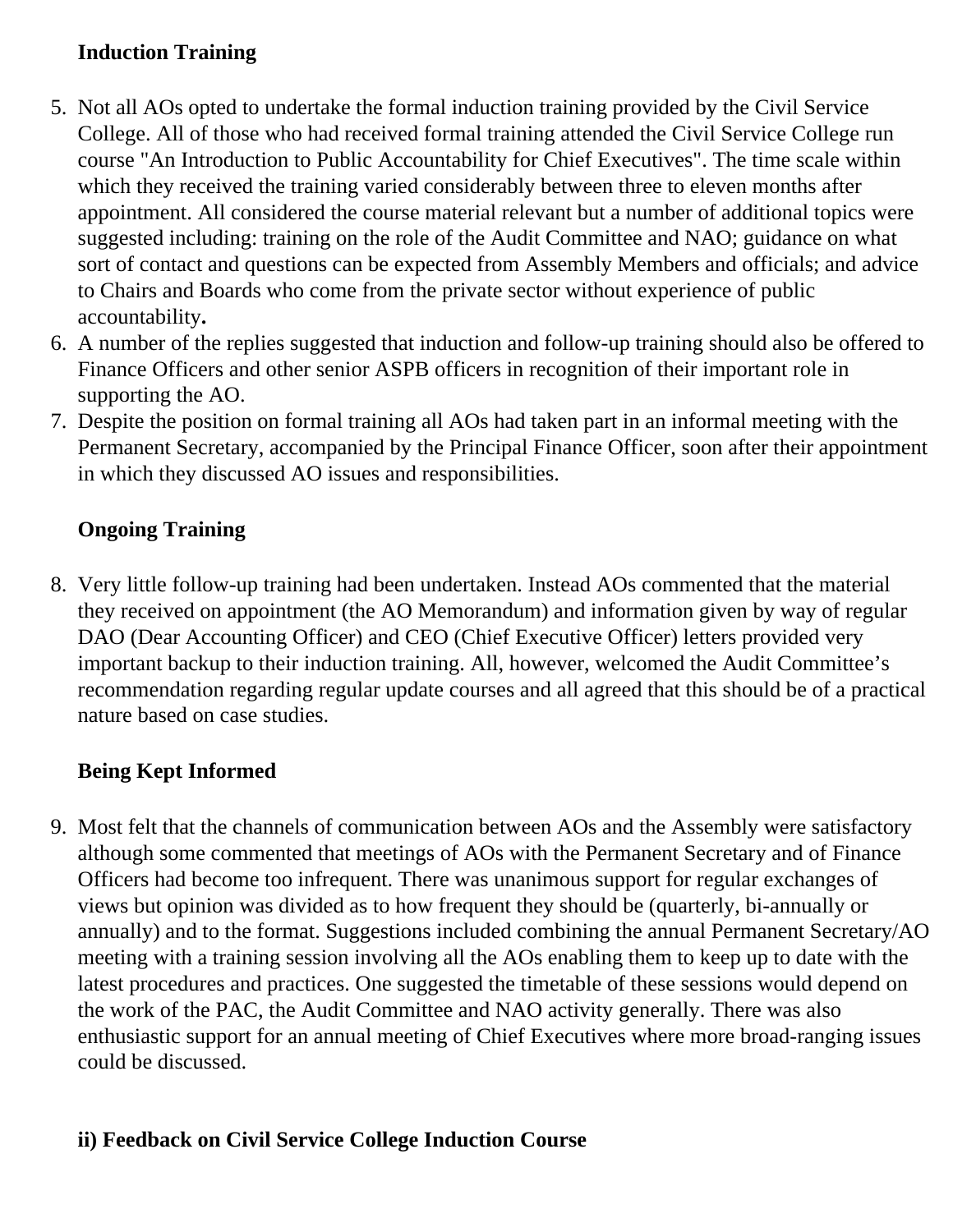10. Three newly appointed Accounting Officers had recently attended the Civil Service College induction course. The course had been redesigned to take fully into account the creation and requirements of the Assembly. Feedback received from the NAW observers was that it had been significantly tailored to the Welsh perspective. The Accounting Officers themselves commented that it was a first-rate course which met its objectives 'very well'. Real, practical examples were studied and they remarked that the opportunity for dialogue and to draw on the experience of other participants was most valuable.

#### *Analysis of Results and Recommendations*

# i. **Accounting Officer Consultation**

- 4. The fact that many AOs had come from a public sector background or from positions where they had already acquired a thorough knowledge and experience of accountability in the public sector emerged as a reason why some of them did not take up the opportunity of formal induction training. They considered that the informal training they received was adequate taking into account the level of knowledge and experience they brought with them to the post. It is considered unacceptable to have a situation where AOs can decide whether or not they need to be trained. It is also a matter of concern that a small number of AOs had been in post for many months before receiving their training (11months in one case). The Audit Committee will want reassurance that all AOs receive a standard level of basic induction training early in their appointment to equip them to carryout the responsibilities of their position. **We recommend that all newly appointed AOs should be required to attend the Civil Service College induction course within three months of their appointment. The Assembly Compliance Office should seek confirmation that such training has been undertaken and within the stated timescale.**
- 5. A small number of responses suggested that Finance Officers and other senior officers should be included in the induction training. Whilst we support the principle and would encourage them to take full advantage of the opportunity we are not inclined to insist that ASPBs go to added expense by making training for Finance Officers obligatory. This should remain a matter for individual ASPBs' discretion.
- 6. We noted that few of the serving AOs had undertaken any further formal training in relation to their AO role. Some cited their background and experience by way of an explanation but many offered no comment on the reasons for their lack of supplementary training. The AOs unanimous support for the Audit Committee's recommendation on "refresher" training presents a good opportunity to address this apparent shortcoming. **We recommend therefore that the Assembly Compliance Office organise regular training sessions for Accounting Officers where, to take on board another of the recommendations of the Audit Committee, practical examples and case studies will be used to as the basis for the training. This will be best achieved through "whole group" sessions which will maximise the opportunity for dialogue enabling a productive exchange of views and good practice to be achieved.**